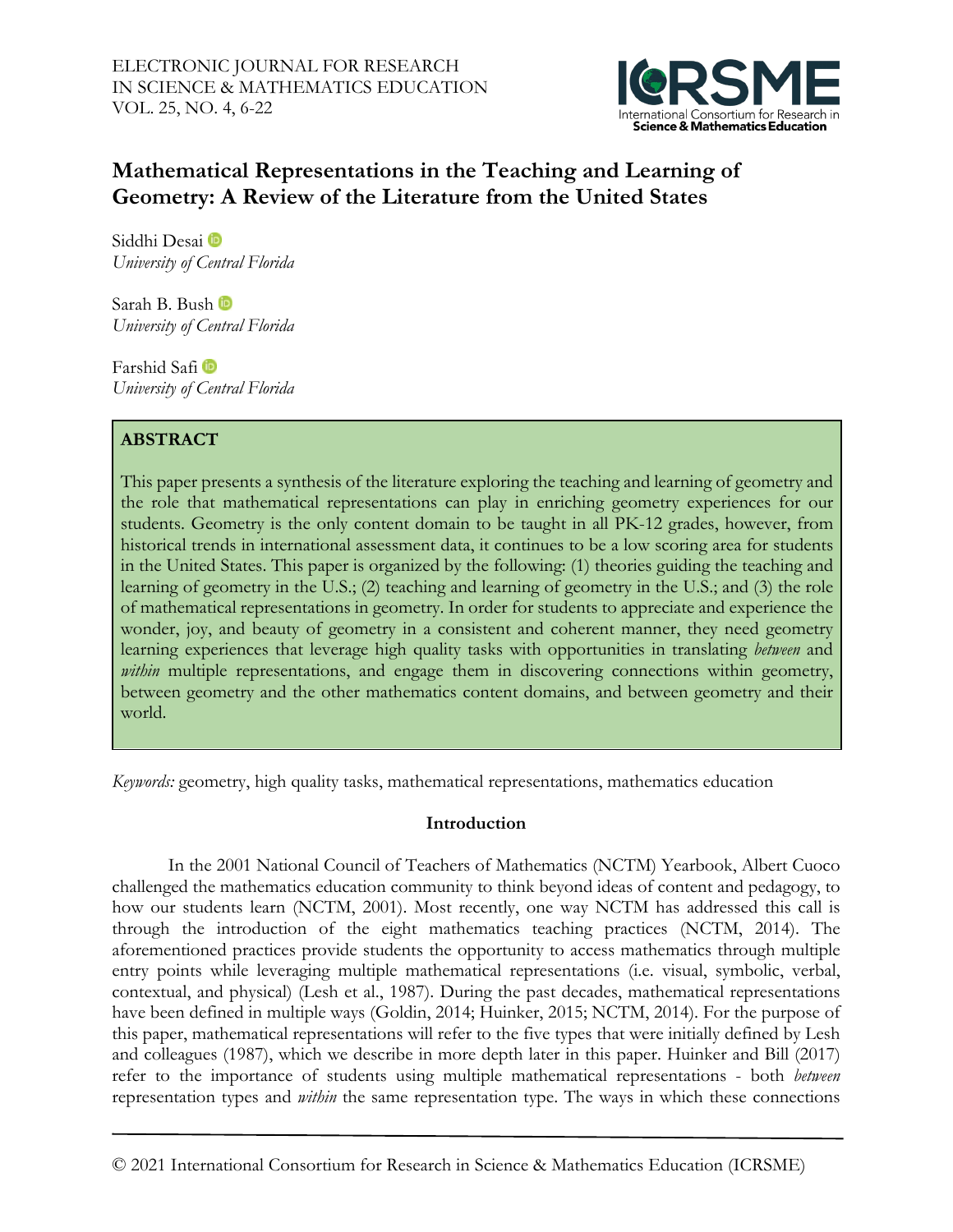among mathematical representations can be leveraged - specifically in geometry instruction - will also be discussed in this paper.

Some effective uses of mathematical representations include connecting instruction with students' experiences and interests (NCTM, 2018). Teaching geometry is crucial in facilitating student opportunities to make connections with the real world (Usiskin, 1980), in addition to experiencing geometry in an integrated and active manner capitalizing on the wonder, joy and beauty of examining the world (NCTM, 2020a). The study of geometry and measurement provides rich opportunities for children to both explore and visualize the two- and three-dimensional, and represent objects and the relationships between them, and enrich and connect geometrical ideas to other mathematical domains and the world around them (NCTM 2020a, 2020b).

Gonzáles and Herbst (2006) identify four aims for the teaching of geometry: (a) a *formal* argument: geometry teaches to use logical reasoning; (b) a *utilitarian* argument: geometry serves to prepare students for the workplace; (c) a *mathematical* argument: geometry for the experience and the ideas of mathematicians; and (d) an *intuitive* argument: geometric expression helps students interpret their experiences in the world. Prior research (i.e. International Commission on Mathematical Instruction, ICMI, 1995) has shown that there is no linear, hierarchical path from beginning to more advanced geometry – geometric ideas must be examined, reconsidered, reimagined, and refined at different stages from different viewpoints.

Among mathematicians and mathematics educators, there is widespread agreement that teaching geometry should start at an early age and should continue throughout the entire mathematics curriculum (ICMI, 1995). This is also illustrated in the Common Core State Standards for Mathematics (2010) progression (and other similar college and career readiness standards) which list geometry as the only domain taught in all PK-12 grades. This makes it evident that current reform-based curriculum supports revisiting geometric ideas, however, historically speaking, "Geometry has been treated solely as geometry and not as a subject, which in addition to being a splendid example of deductive reasoning, important and interesting in itself, can also serve the purpose of creating a critical attitude of mind toward deduction and thinking in general" (NCTM, 1940, p. 39). In many countries, geometry has also lost its former central position in mathematics teaching – the subject is often somewhat ignored or confined to the teaching of facts about figures and their properties (ICMI, 1995). In the U.S., students revisit the subject every year, yet, they are often given too little exposure to geometrical thinking in grades K–8, particularly in the middle grades, so their understanding of geometry does not always develop to deeper levels of analysis (Clements, 2003; Clements & Battista, 1992; Driscoll, 2007; Steele, 2013). Several researchers have supported the idea that an increased focus on researching and understanding the place of geometry in curriculum would be well advised (Fuys et al., 1988; Sinclair & Bruce, 2015).

While ideas about the use of mathematical representations have been researched, as well as about geometry curriculum, there is little literature that synthesizes both. Individual representations cannot fully describe a mathematical construct, and each has different advantages. Therefore it becomes crucial that we expose students to using multiple mathematical representations. This allows students to appropriately choose the representation(s) that best works for the given context (Duval, 2002) and for themselves as learners. This literature review provides a synthesis on the teaching and learning of geometry at the PK-12 level and the role that mathematical representations can play in enriching the geometry experience for our students.

The following research questions guided this review of literature:

- (1) *Which frameworks have guided the teaching and learning of geometry in the U.S.?*
- (2) *What does the teaching and learning of geometry in the U.S. look like?*
- (3) *What is the role of mathematical representations in the teaching and learning of geometry?*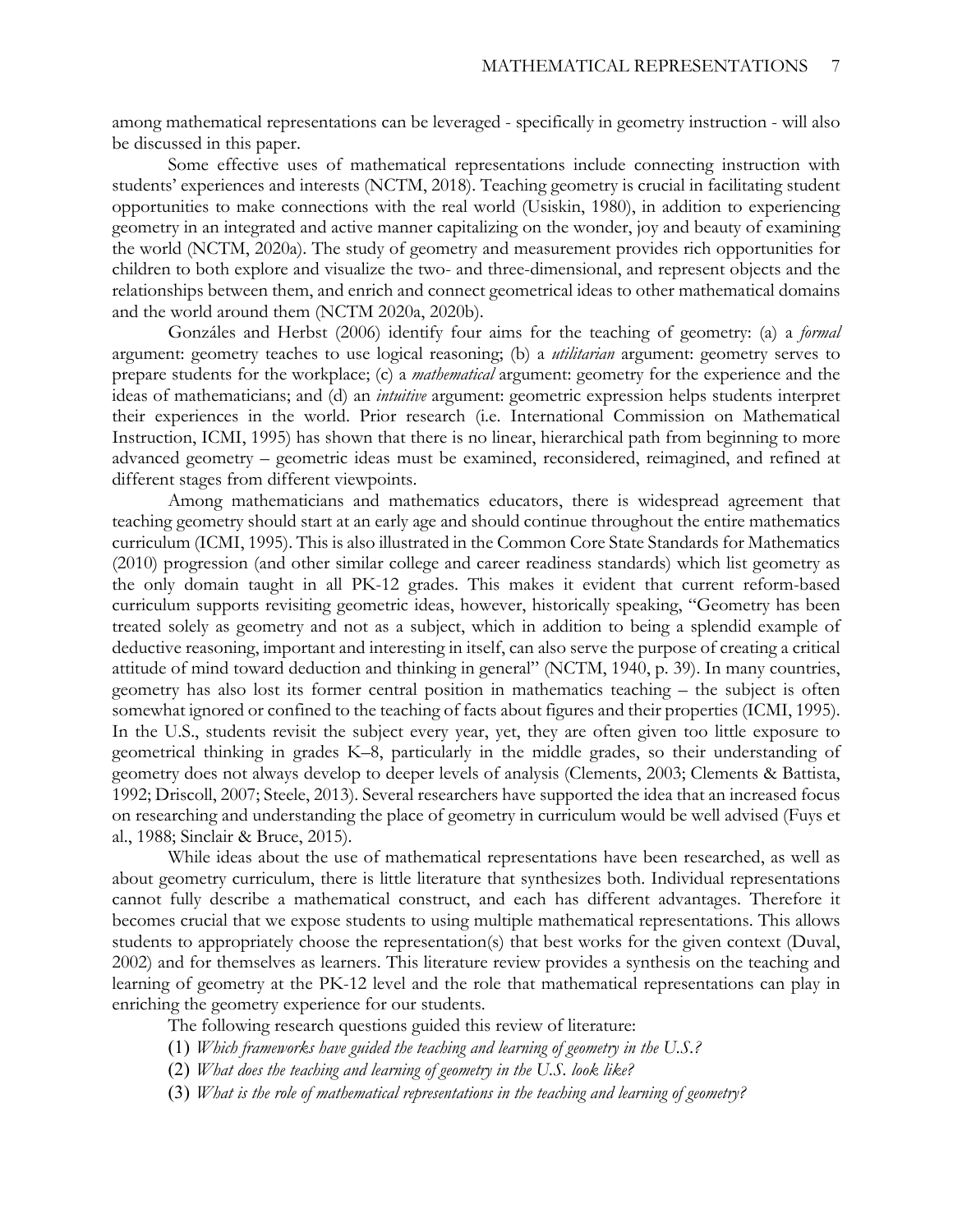#### **Literature Search Procedures**

In order to conduct a thorough review of scholarly literature, an organized search process was used drawing from a variety of databases including EBSCO Academic Search Premier, Education Resources Information Center (ERIC), Science Direct, and JSTOR. The search terms used include "geometry" AND "representations", "geometry curriculum", "geometry curriculum" AND "representations", and "mathematical representations". This initial search resulted in more than 200 pieces of literature which was then narrowed to include only those written only in English. While the authors acknowledge the influence of international perspectives on the teaching and learning of geometry in the U.S., for the purpose of this literature review, any papers discussing this topic in non-U.S. settings were excluded in order to maintain the focus on U.S. PK-12 education. Additionally, any not relating to the previously stated operational definition of mathematical representations for this paper (e.g., articles relating to racial or cultural representations in mathematics) were also excluded as they were deemed beyond the scope of this study. After conducting this search, additional sources were found using the reference lists of each included article. In all, sixty-seven items of scholarly literature consisting of peer-reviewed journal articles and books were included in this paper. The results of this literature search determined the structure of this paper which is organized by the following: (1) frameworks guiding the teaching and learning of geometry in the U.S.; (2) teaching and learning of geometry in the U.S.; and (3) the role of mathematical representations in the teaching and learning of geometry in the U.S..

# **Frameworks Guiding the Teaching and Learning of Geometry in the U.S.**

While the focus of this literature review is to discuss the role of mathematical representations in the teaching and learning of geometry, it is necessary to first consider the frameworks that have influenced geometry instruction. For purposes of this paper, we define frameworks broadly as contributions that are theoretical frameworks, conceptual frameworks, conceptual models, theories, or similar. This section addresses research question one through a discussion of eight frameworks which provide the theoretical background to guide and support research on the teaching and learning of geometry. These frameworks found through the literature search are foundational in understanding how geometry teaching and learning has evolved over time. A summary is provided in Table 1, and details for each framework is provided in this section.

First, Van Hiele's (1986) framework postulates that the five levels of geometric thinking were sequential and hierarchical, and that for students to attain the next level, they must pass through the preceding one. These five levels are visual, analytic, abstract, deductive, and rigor which describe children's levels of thought in learning geometry. While some previous research suggested that these levels accurately describe the development of students' geometric thinking (Burger & Shaughnessy, 1986; Clements & Battista, 1992), in recent decades, researchers are beginning to argue that students may develop their thinking in these various levels simultaneously (Battista, 2007; Clements, 1999). These later researchers maintain that the third framework, abstraction theory (Battista & Clements, 1996), which proposes that learning is a recursive cycle through phases of action, reflection, and abstraction - may reflect a more accurate way to describe students' geometric thinking.

The second framework– the theory of figural concepts (Fischbein, 1993) - attempted to interpret geometrical figures as mental entities that simultaneously possess conceptual and figural properties. According to this notion of figural concepts, Jones (1998) describes that geometrical reasoning is characterized by the interaction between the figural and the conceptual aspects. It is necessary for students to form connections between both the conceptual (abstract) representation and the visual representation, however that is generally where students make the most errors (Jones, 1998).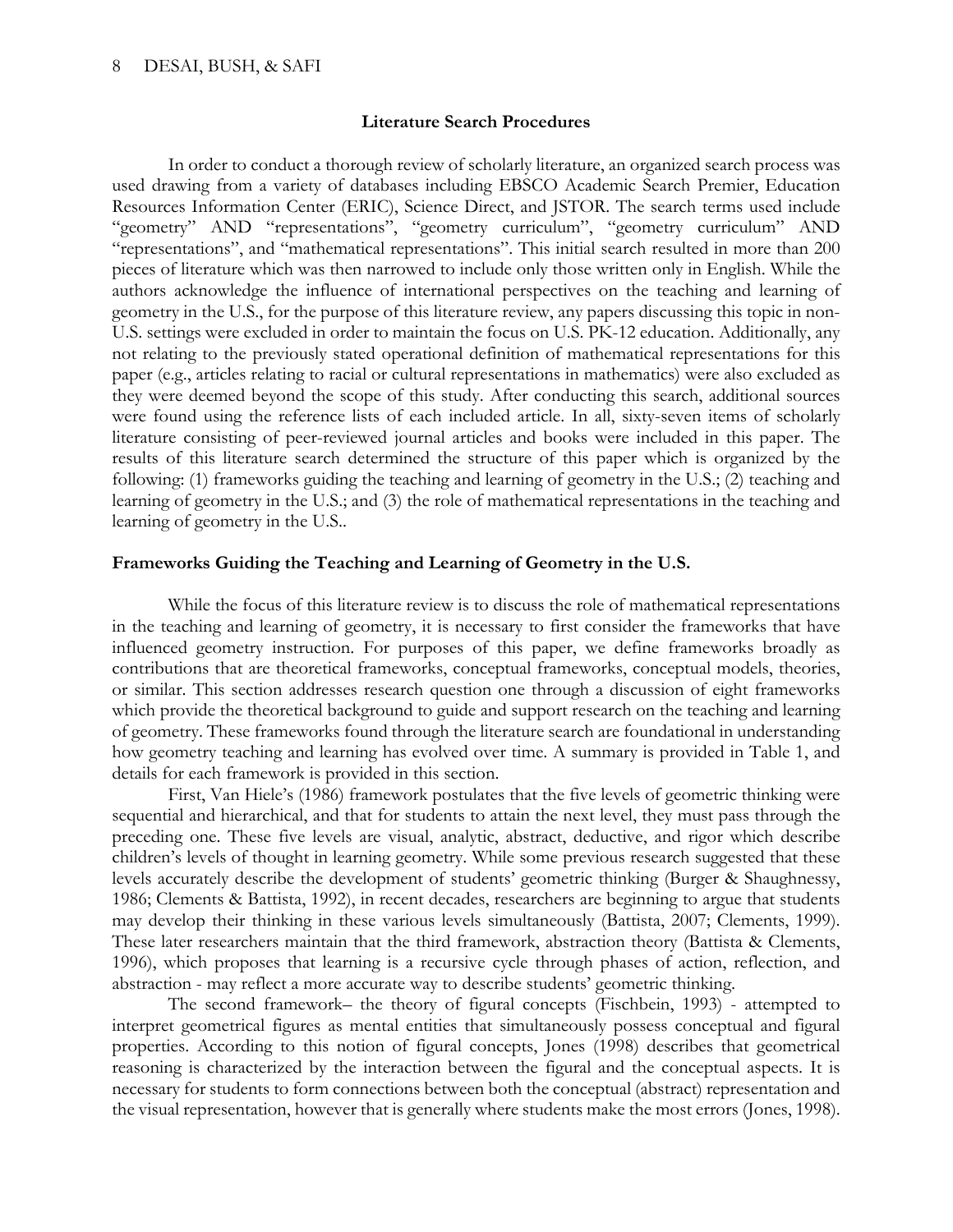# **Table 1**

| Name                                                                          | Description                                                                                                                                                                                                                                           |
|-------------------------------------------------------------------------------|-------------------------------------------------------------------------------------------------------------------------------------------------------------------------------------------------------------------------------------------------------|
| van Hiele (1986)                                                              | Children move through five levels of thought in geometry -<br>visual, analytic, abstract, deductive, and rigor.                                                                                                                                       |
| Theory of Figural Concepts<br>(Fischbein, 1993)                               | Geometric figures are mental entities which simultaneously<br>possess conceptual and figural properties.                                                                                                                                              |
| Abstraction<br>(Battista & Clements, 1996)                                    | The process by which the mind registers objects, actions, and<br>ideas in consciousness and memory, and further describes two<br>forms - spatial structuring, and mental models.                                                                      |
| <b>Cognitive Processes</b><br>(Duval, 1998)                                   | Geometrical reasoning involves three kinds of cognitive<br>processes which fulfill specific epistemological functions:<br>visualization processes, construction processes, reasoning<br>processes.                                                    |
| Geometric habits of mind<br>(Driscoll, 2007)                                  | Teachers need to develop an understanding of geometric<br>thinking and their own geometric habit of mind including:<br>Reasoning with relationships, generalizing geometric ideas,<br>investigating invariants, balancing exploration and reflection. |
| Concept learning and the objects of geometric<br>analysis<br>(Battista, 2009) | Students need to analyze objects (physical objects, concepts, and<br>concepts definition) and mental entities to understand and reason<br>about mathematics.                                                                                          |
| Diagrams and representations<br>(Battista, 2009)                              | Both diagrams, and physical objects play a major role in<br>geometry.                                                                                                                                                                                 |
| Spaces for geometric work (SGW)<br>(Goméz-Chacón & Kuzniak, 2015)             | Describes the work that people (students, teachers,<br>mathematicians, etc.) perform when they solve geometric tasks.                                                                                                                                 |

*Frameworks for Teaching and Learning Geometry*

Duval (1998), illustrating the fourth framework, approached geometric reasoning from a cognitive and perceptual lens. He described three cognitive processes which fulfill specific epistemological functions: (1) visual processes which refer to the visual representation of a geometrical statement or the heuristic exploration of a complex geometrical situation; (2) construction processes which refer to the use of various tools; and (3) reasoning processes which refers to the discursive processes for the extension of knowledge, for explanations, and for proofs. He further stated that these processes can be performed separately. In fact, he suggested that these three processes should be developed separately, and that it is necessary to differentiate between them before using them in coordination with one another.

In the fifth framework, Driscoll (2007) shares that teachers need to foster geometric thinking in their classrooms so that students will learn to use geometric thinking as a complement to algebraic thinking in problem solving. He describes that people with mathematical power perform thought experiments, invent things, look for invariants or patterns, make reasonable conjectures, describe things both casually and formally, think about methods, strategies, and processes, visualize things, and seek to explain why things are as they see them. To accomplish this goal, he proposes four geometric habits of mind that teachers need to develop which are: reasoning with relationships, generalizing geometric ideas, investigating invariants, and balancing exploration and reflection. These habits of mind allow teachers productive ways of thinking that enable them to support their students in learning and application of formal mathematics.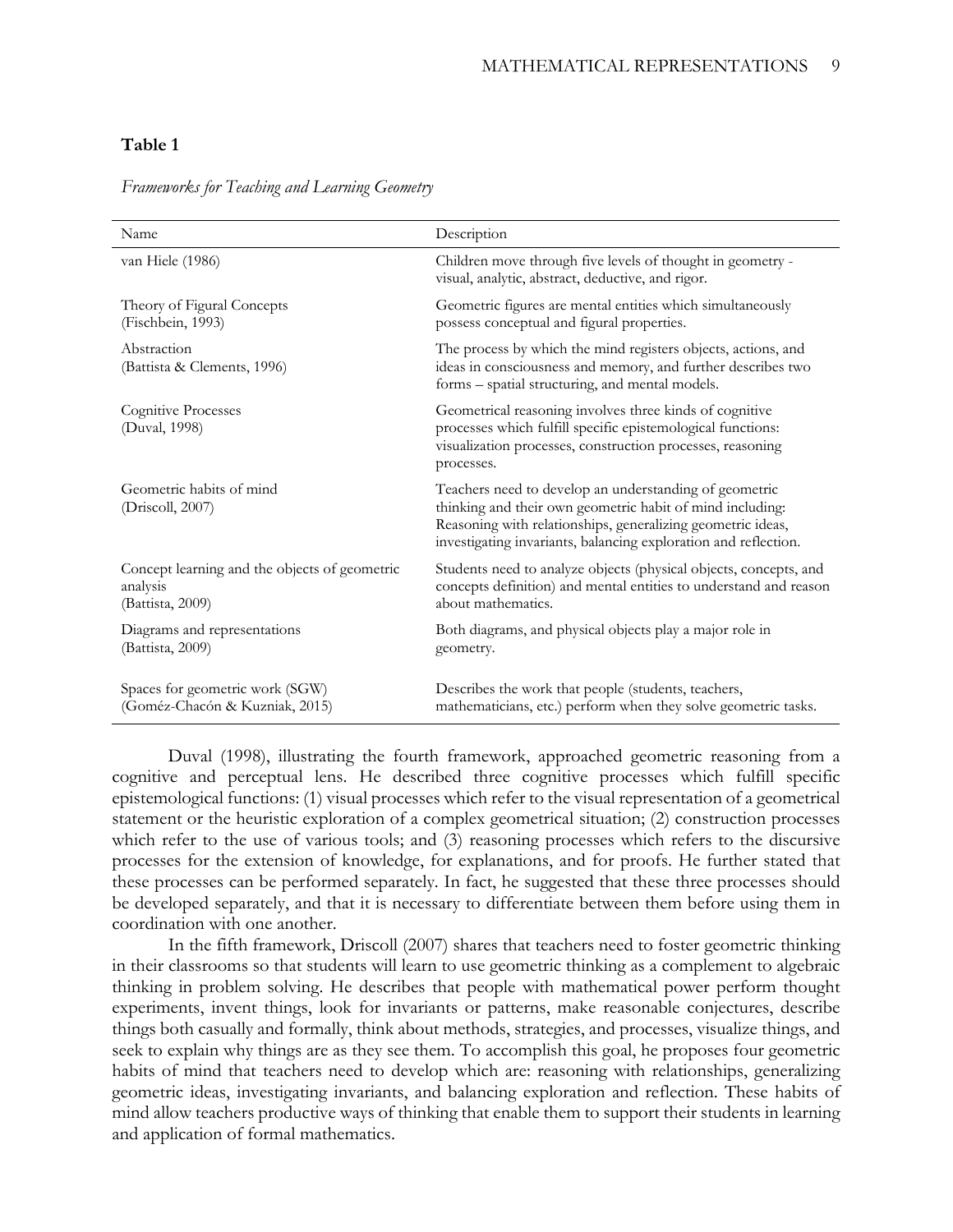The sixth and seventh frameworks, by Battista (2009), further discuss the need for forming concepts from physical objects. He described "geometry instruction and curricula generally neglect the process of forming concepts from physical objects and instead focus on using diagrams and objects to represent formal shape concepts" (p. 97). Often, instruction moves too quickly away from physical manipulatives to diagrams and abstract thinking, or teachers avoid using manipulatives all together, and as a result students often incorrectly connect attributes of a diagram or object to the geometric concept. Students experience a world filled with physical objects, and in order to provide them opportunities to connect mathematics to their world, these physical objects play a crucial role.

In the eighth framework, spaces for geometric work (SGW) explained by Goméz-Chacón & Kuzniak (2015), describes the process that is performed when thinking about geometric tasks. SGW describes two interconnected planes: the epistemological and the cognitive (Kuzniak, 2015). The epistemological plane contains three intersecting elements: (a) real and local space as material support with a set of concrete and tangible objects; (b) artifacts such as drawing instruments or software; and (c) a theoretical frame of reference based on geometric definitions and properties. The cognitive plane (adapted from Duval, 1998) is comprised of three cognitive processes: (a) visualization process connected to the representation of space and material support; (b) construction process determined by instruments (ruler, compass, etc.); and (c) a discursive process which conveys argumentation and proofs. Both the epistemological and cognitive planes are interconnected through the synthesis between three different modes of knowledge: intuition, experiment, and deduction and both need to be articulated in order to ensure complete geometric work (Houdement & Kuzniak, 2003). Although the SGW model was developed for geometry it can also be generalized and connected to other mathematical domains.

In summary, these eight frameworks represent some of the long-standing and current frameworks on geometry teaching and learning. These frameworks lay the necessary foundation for further understanding research on the teaching and learning of geometry in the U.S.. Mathematics is filled with connections between and within domains and the use of mathematical representations allow us to make and leverage these connections. The world students live in is full of shapes with some exhibiting beautiful consistent patterns while others seem to lack symmetry or regularity. Opportunities that allow students to experience the "harmony, beauty, order, clarity, wonder, curiosity, and enjoyment of mathematics" (NCTM, 2020b, p. 15) are important in their development of a positive mathematical identity. While simple formulas are used in school mathematics, they do not account for the irregularity. Therefore, it is crucial for our students to be exposed to the messiness in mathematics that exists in the world around them, and having a toolbox of multiple mathematical representations allows them to make sense of this (Organisation for Economic Co-operation and Development, OECD, 2018). This idea of making important and necessary connections using various types of mathematical representations (i.e. Lesh et. al, 1987; Huinker & Bill, 2017) - visual, symbolic, verbal, contextual, and physical) during geometry instruction will be explored further in a later section.

#### **Teaching and Learning of Geometry in the U.S.**

This section addresses research question two to understand why representations as well as connections among representations are essential in PK-12 mathematics classrooms, specifically focusing on both the traditional and current approaches to teaching and learning of geometry. Geometry is one of the oldest branches of mathematics, and its origins can be traced back to a wide range of cultures and civilizations. Yet, the aims and goals of modern geometry instruction are widely debated (Jones, 2000; The Chicago School Mathematics Project, 1971). Jones (2000) states "The fundamental problem in the design of the geometry component of the mathematics curriculum is simply that there is too much interesting geometry, more than can be reasonably included in the mathematics curriculum" (p. 75). At least in North America, in over the past hundred years, high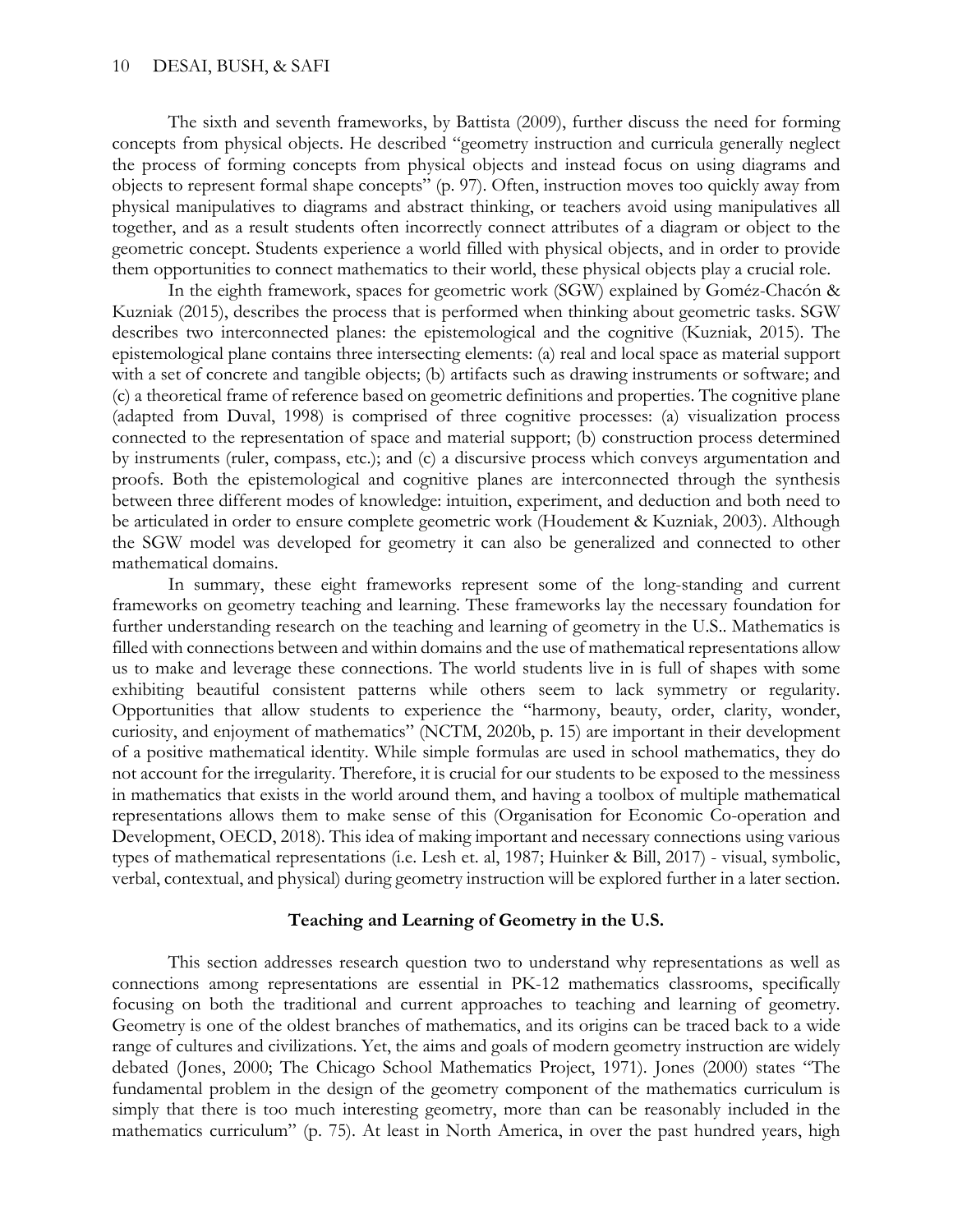school geometry was comprised of students using Euclid's *Elements* (Sinclair, 2008). In the 1960s, geometry was then explicitly introduced as a topic in primary schools, and focused primarily on the study of two-dimensional geometry to prepare students for Euclidean geometry (ICMI, 1995).

More recent studies claim similar purposes for learning geometry and further extend the purpose of elementary school geometry to focus on spatial reasoning (Clements & Battista, 1992; Battista, 2007), and secondary geometry instruction to focus on dynamic geometry software (Hollebrands, 2003) and connections between geometry to algebraic and symbolic manipulations (Knuth, 2000). Geometry serves as an essential foundation for space and shape, and also draws on elements of other mathematical ideas such as spatial visualization, measurement and algebra (OECD, 2018). "[Geometry and measurement] are among the first mathematical ideas to emerge for young children as they interact with their environment and they deepen through early childhood and elementary mathematics" (NCTM, 2020a, p. 115). Table 2a and 2b include an overview of current geometry standards in the U.S. as denoted by the Common Core State Standards for Mathematics (CCSSO & NGA, 2010), but are similar for many states that have adopted college and career readiness standards. While Tables 2a and 2b show how geometry standards progress across the grade levels in the standards, it is important to consider that geometry is also connected to many other mathematical content domains, and this learning trajectory is a combination of developmental progression and an instructional sequence (as described in Clements & Sarama, 2004) . Mathematics standards are not isolated concepts – they are connected to each other both within and across grade levels. It is crucial for educators to understand these connections so they can link to students' prior knowledge while building a strong foundation for the connections that are still to come (Achieve the Core, n.d.).

Researchers have found that while students in the U.S. are given plenty of exposure to geometry, there is a lack of exposure to deep geometrical thinking, and that many teachers need further development to effectively teach it with depth (Clements, 2003; Driscoll, 2007; Steele, 2013). In fact, this is true among all mathematics domains where a majority of mathematics teachers report that instructional materials given to them provide opportunities to teach major topics addressed by state standards. However, a significantly lower percentage of teachers indicated that their materials addressed these topics with equal time, rigor, and intensity (Opfer et al., 2016). Looking at both *what* and *how* geometry is taught, it becomes evident that most U.S. geometry curricula tends to be scattered and while various topics are taught, much is explored at the surface level and does not support higher levels of geometric thinking (Clements & Battista, 1992; Senk, 1989; Sinclair & Bruce, 2015). This lack of instruction and exposure to deep geometrical thinking is also evidenced by U.S. students' performance on the international level, as evidenced by the TIMSS 2007, 2011, 2015, and 2019 data, which show that geometry has historically been the content domain with the lowest performance, and this is true across all tested grade levels  $(4<sup>th</sup>$  grade,  $8<sup>th</sup>$  grade, end of high school) (Mullis et al., 2020).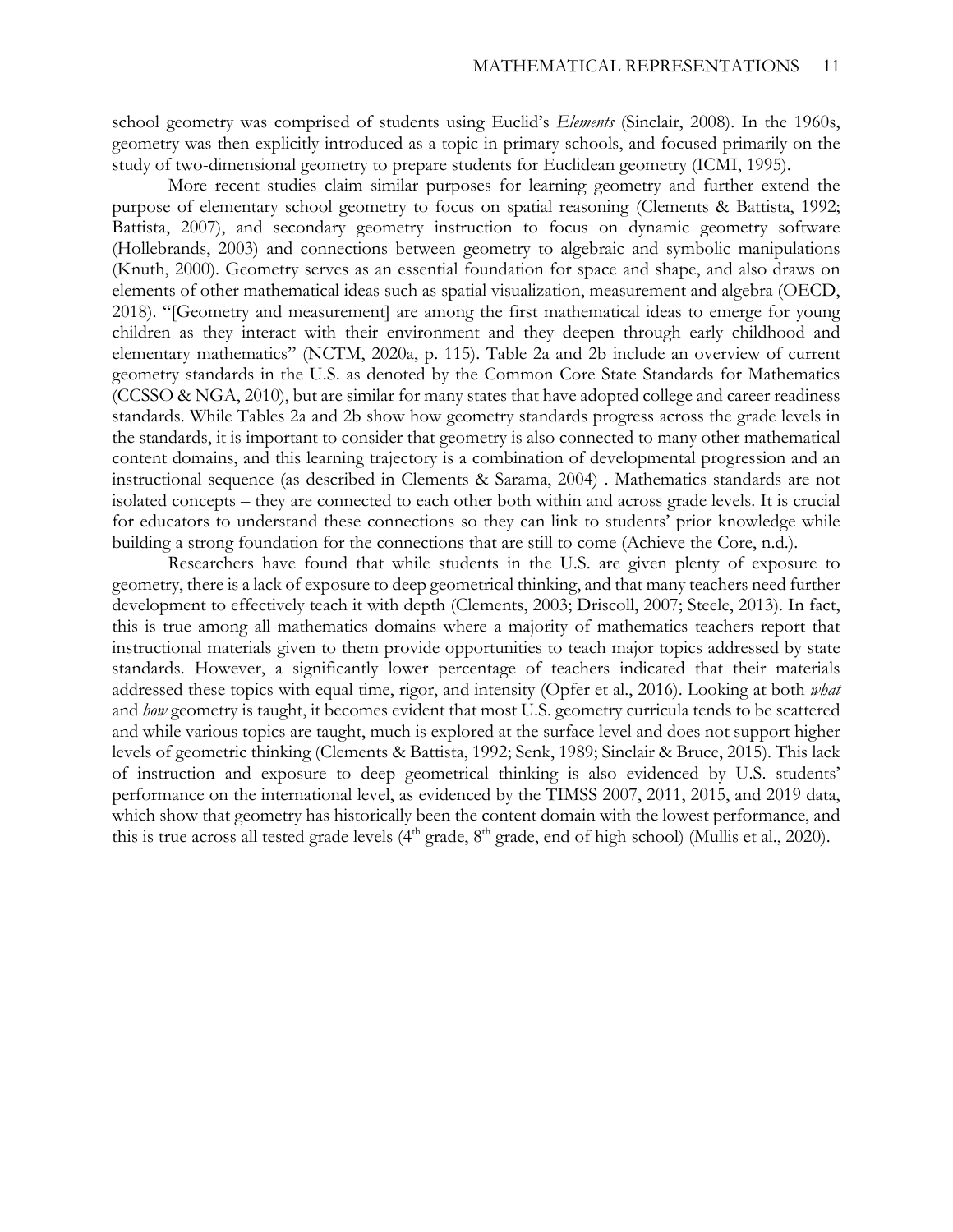# **Table 2a**

*Common Core State Standards - Geometry Standards (K-8)*

| Grade | Main Ideas                             |                                                                                                                                                                                                                                                  |
|-------|----------------------------------------|--------------------------------------------------------------------------------------------------------------------------------------------------------------------------------------------------------------------------------------------------|
| K     | -<br>$\overline{\phantom{a}}$          | Identify and describe shapes<br>Analyze, compare, create, and compose shapes                                                                                                                                                                     |
|       | -                                      | Reason with shapes and their attributes                                                                                                                                                                                                          |
| 2     | -                                      | Reason with shapes and their attributes                                                                                                                                                                                                          |
| 3     | -                                      | Reason with shapes and their attributes                                                                                                                                                                                                          |
| 4     | -                                      | Draw and identify lines and angles, and classify shapes by properties of their lines and angles                                                                                                                                                  |
| 5     | $\overline{\phantom{a}}$               | Graph points on the coordinate plane to solve real-world and mathematical problems<br>Classify two-dimensional figures into categories based on their properties                                                                                 |
| 6     | ۰.                                     | Solve real-world and mathematical problems involving area, surface area, and volume                                                                                                                                                              |
|       | -<br>$\qquad \qquad \blacksquare$      | Draw, construct, and describe geometrical figures and describe the relationships between them<br>Solve real-life and mathematical problems involving measurement, area, surface area, and volume                                                 |
| 8     | -<br>$\qquad \qquad \blacksquare$<br>- | Understand congruence and similarity using physical models, transparencies, or geometry software<br>Understand and apply the Pythagorean theorem<br>Solve real-world and mathematical problems involving volume of cylinders, cones, and spheres |

Adapted from CCSSO and NGA (2010)

# **Table 2b**

*Common Core State Standards - Geometry Standards (High School)*

| Grade          | Categories within Geometry                               | Main Ideas                                                                                                                                                                                                                 |
|----------------|----------------------------------------------------------|----------------------------------------------------------------------------------------------------------------------------------------------------------------------------------------------------------------------------|
| High<br>School | Congruence                                               | Experiment with transformations in the plane<br>Understand congruence in terms of rigid motions<br>Prove geometric theorems<br>Make geometric constructions                                                                |
|                | Similarity, Right Triangles, and<br>Trigonometry         | Understand similarity in terms of similarity transformations<br>Prove theorems involving similarity<br>Define trigonometric ratios and solve problems involving right triangles<br>Apply trigonometry to general triangles |
|                | Circles                                                  | Understand and apply theorems about circles<br>Find arc length and areas of sectors of circles                                                                                                                             |
|                | <b>Expressing Geometric</b><br>Properties with Equations | Translate between the geometric description and the equation for a conic section<br>Use coordinates to prove simple geometric theorems algebraically                                                                       |
|                | Geometric Measurement and<br>Dimension                   | Explain volume formulas and use them to solve problems<br>Visualize relationships between two-dimensional and three-dimensional objects                                                                                    |
|                | Modeling with Geometry                                   | Apply geometric concepts in modeling situations                                                                                                                                                                            |

Adapted from CCSSO and NGA (2010)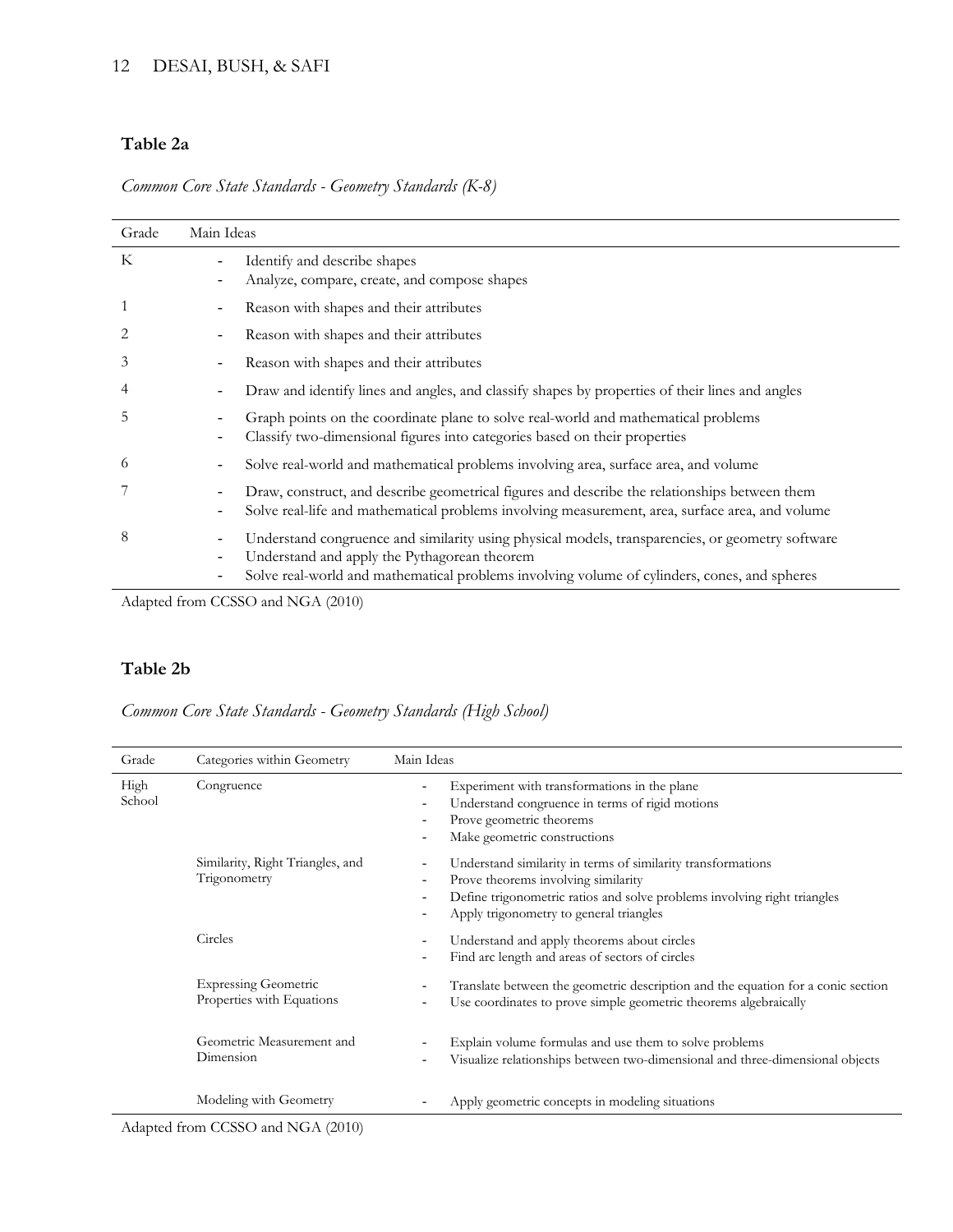#### **The Role of Representations in Geometry**

Bossé and Adu-Gyamfi (2011) describe six modalities of student learning in geometry – communication, collaboration, reading and writing, real-world examples, multiple representations, and technology. This section addresses research question three in describing the role of multiple mathematical representations in geometry instruction. NCTM (2000) recommends providing students opportunities to select, apply, and transfer among mathematical representations to solve problems. NCTM (2014) describes that one facet of effective teaching is to engage students in making connections among mathematical representations to deepen their mathematical understanding. All students arrive to class with prior formal and informal mathematical experiences, and using multiple mathematical representations allows students to draw on multiple sources of knowledge (Boston et al., 2017). By selecting tasks which allow for students to use multiple mathematical representations, teachers can value and encourage students to draw on their mathematical, social and cultural competence, thereby positioning students as being mathematically competent (Boston et al., 2017; Smith et al., 2017).

Lesh and colleagues (1987) proposed five different types of mathematical representations (i.e. visual, symbolic, verbal, contextual, and physical) which are relevant across mathematical content domains and the importance of making connections between them to deepen students' mathematical understanding. "[Students] will need to be able to convert flexibly among these representations. Much of the power of mathematics comes from being able to view and operate on objects from different perspectives" (NCTM, 2000, p. 361). In 2015, Huinker suggested a consideration to Lesh and colleagues (1987) mathematical representations classification by suggesting that there are two important types of translations that need to be developed: (a) translations *between* these different modes of representations such as translations from a visual model to an equation (adapted from Lesh et al., 1987; NCTM, 2014); and (b) translations *within* a specific mode of representation such as from one visual model to another visual model (e.g. comparing an array and an area model). While research supports the usefulness of representations and the rich mathematical perspectives that representations provide, transferring between and within representations can be challenging for both teachers and students alike. Teachers must be deliberate in creating experiences where students are given the opportunity to make sense of mathematical relationships using multiple mathematical representations (Boston et al., 2017). As students are expected to be flexible translating between and within mathematical representations, it is important for teachers to emphasize this as a part of their daily instruction, in turn influencing students' knowledge and ability to use various representations fluently.

In order to understand the role of mathematical representations that are present throughout the geometry curriculum it is first important to understand the progression of the main ideas in geometry (Figure 1) as shown in the Essential Understanding Geometry series (Dougherty et al., 2014; Goldenberg et al., 2014; Sinclair et al., 2012a, 2012b). Table 3 delves deeper into the big ideas in geometry at the K-2, 3-5, 6-8, and 9-12 level. These big ideas connect to the Common Core State Standards (CCSSO & NGA, 2010) described previously in Table 2a and 2b, and are further examined from a representational standpoint in the grade band subsections that follow.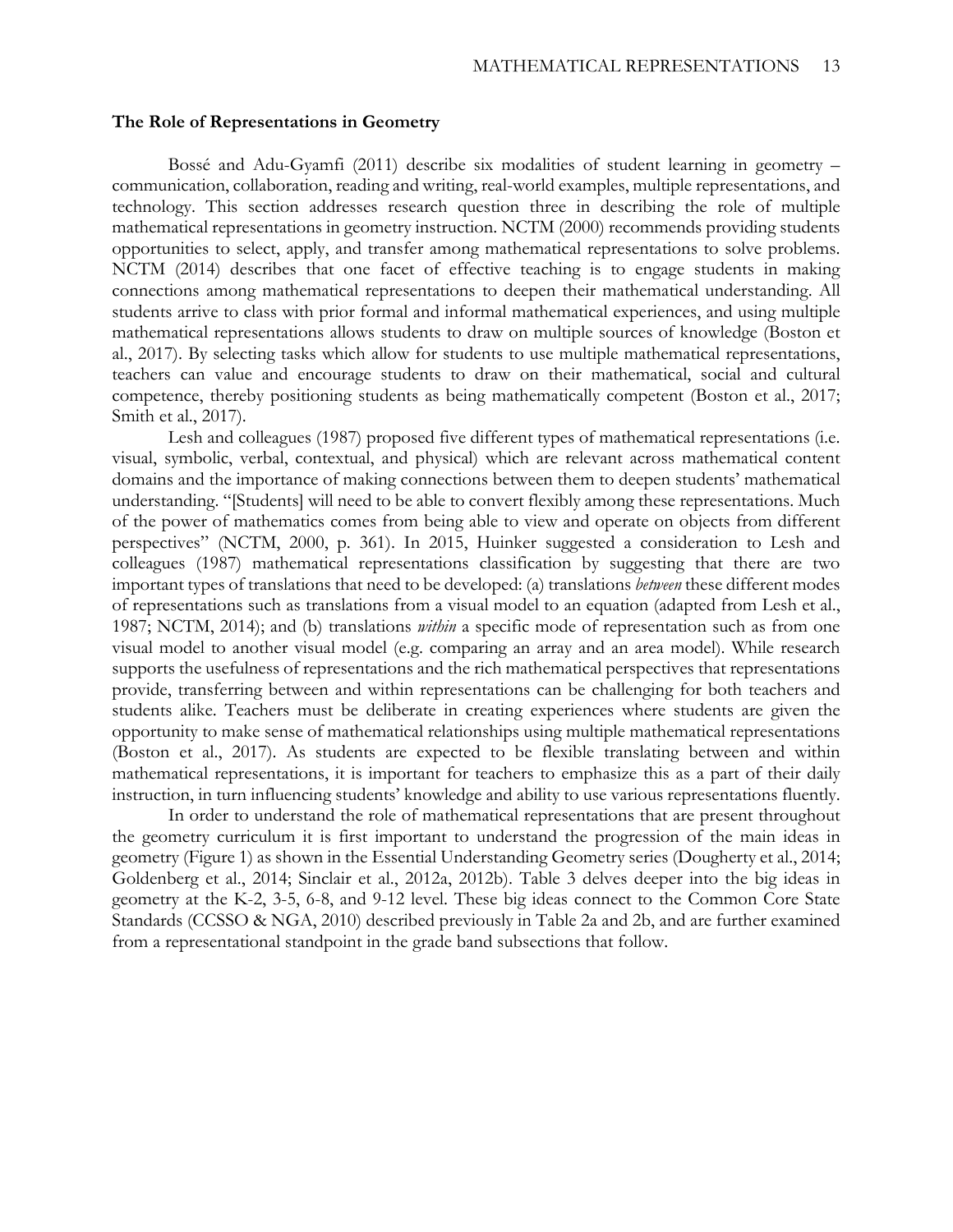## 14 DESAI, BUSH, & SAFI

# **Figure 1**



*Progression of Main Ideas in Geometry Based on Work of Dougherty et al., (2014); Goldenberg et al., (2014); Sinclair et al., (2012a), (2012b)*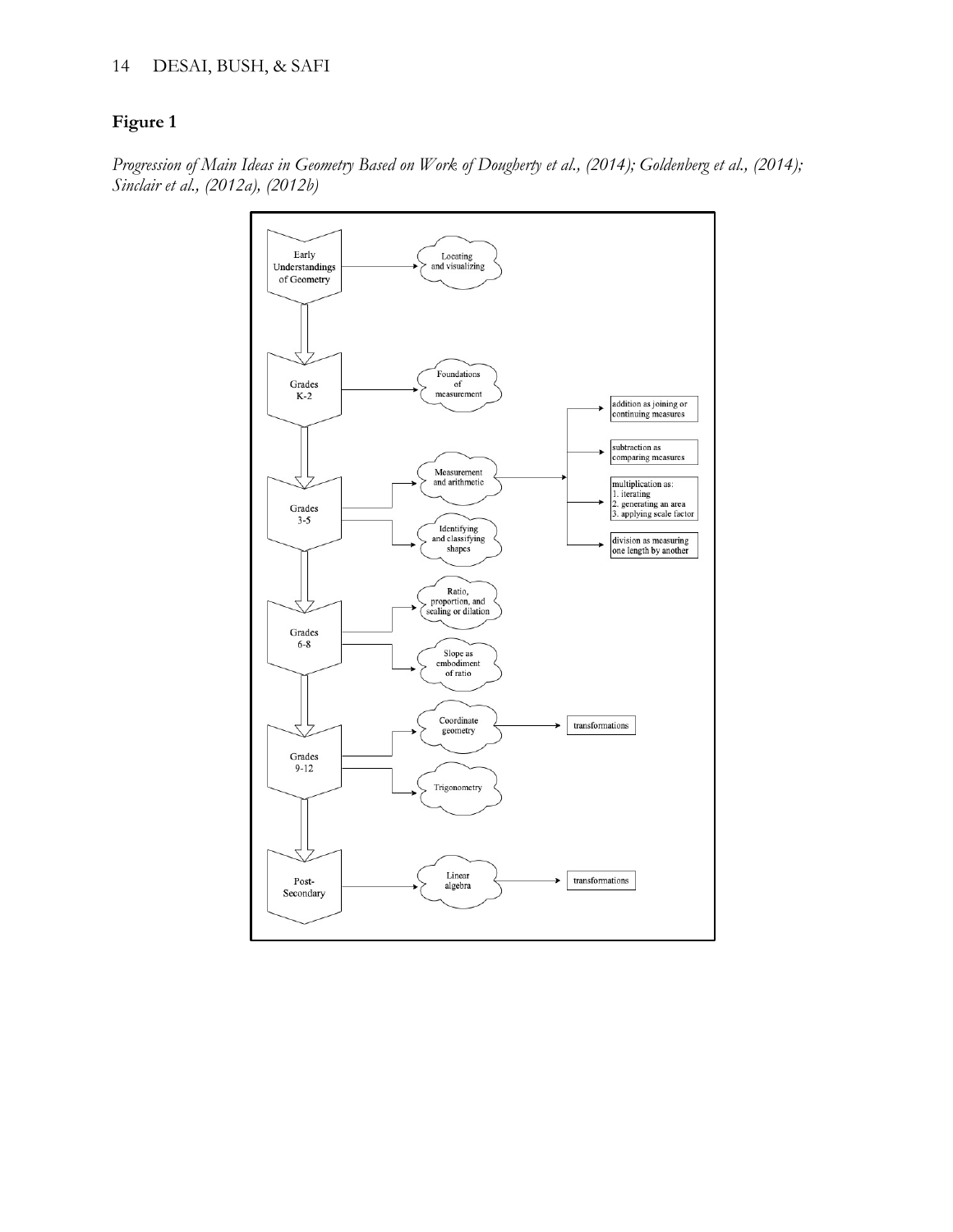### **Table 3**

*Big Ideas in Geometry*

| Grade Band | Big Ideas                                                                                                                                                                                                                                                                                                                                                                                                                                                                                                                                                                                                    |
|------------|--------------------------------------------------------------------------------------------------------------------------------------------------------------------------------------------------------------------------------------------------------------------------------------------------------------------------------------------------------------------------------------------------------------------------------------------------------------------------------------------------------------------------------------------------------------------------------------------------------------|
| $K-2$      | 1: Classification scheme specifies for a space or the objects within it the properties that are<br>relevant to particular goals and intentions.<br>2: Geometry allows us to structure spaces and specify locations within them.<br>3: We gain insight and understanding of spaces and the objects within them by noting what does<br>and does not change as we transform these spaces and objects in various ways.<br>4: One way to analyze and describe geometric objects, relationships among them, or the spaces<br>that they occupy is to quantify – measure or count – one or more of their attributes. |
| $3 - 5$    | 1: Transforming objects and the space that they occupy in various ways while noting what does<br>and does not change provides insight into and understanding the objects and space.<br>2: One way to analyze and describe geometric objects, relationships among them, or the space<br>that they occupy is to quantify – measure or count – one or more of their attributes.<br>3: A classification scheme specifies the properties of objects that are relevant to particular goals<br>and intentions.                                                                                                      |
| $6 - 8$    | 1: Behind every measurement formula lies a geometric result.<br>2: Geometric thinking involves developing, attending to, and learning how to work with imagery.<br>3: A geometric object is a mental object that, when constructed, carries with it traces of the tool<br>or tools by which it was constructed.<br>4: Classifying, naming, defining, posing, conjecturing, and justifying are codependent activities in<br>geometric investigation.                                                                                                                                                          |
| $9 - 12$   | 1: Working with diagrams is central to geometric thinking.<br>2. Geometry is about working with variance and invariance, despite appearing to be about<br>theorems.<br>3: Working with and on definitions is central to geometry.<br>4: A written proof is the endpoint of the process of proving.                                                                                                                                                                                                                                                                                                           |

Compiled from Dougherty et al., (2014); Goldenberg et al., (2014); Sinclair et al., (2012a), (2012b)

#### **Early Childhood and Elementary Geometry Experiences**

From early childhood, the domains of geometry and spatial reasoning are an important area of mathematics learning. Geometry, just as with other areas of mathematics, is an extension of what we do naturally (Goldenberg et al., 2014). Without yet formalizing it, young children are able to understand the distance between themselves and their toys, change location and orientation, and can grasp edges and crawl and run around shapes. In a study involving pre-school participants, Villarroel and Ortega (2017) found that children naturally use geometric shapes in their art even before they have any formal experiences. These early understandings of geometry are supported in the literature (Dougherty et al., 2014; Goldenberg et al., 2014; Sinclair et al. 2012a, 2012b) which indicate that locating and visualizing are students' first introduction to geometry. All these initial exposures to geometric representations engage students in informal reasoning, which support and build a foundation for informal and formal reasoning in K-12 mathematics, and serve as a core in relating other subject areas to mathematics (Clements & Sarama, 2011).

Once students formally start school, students in grades K-2 start to spend time exploring geometry within the context of their own environments and then learn to start engaging in formal activities by identifying and describing the shapes they see and touch (Dixon et al., 2016). In grades 3-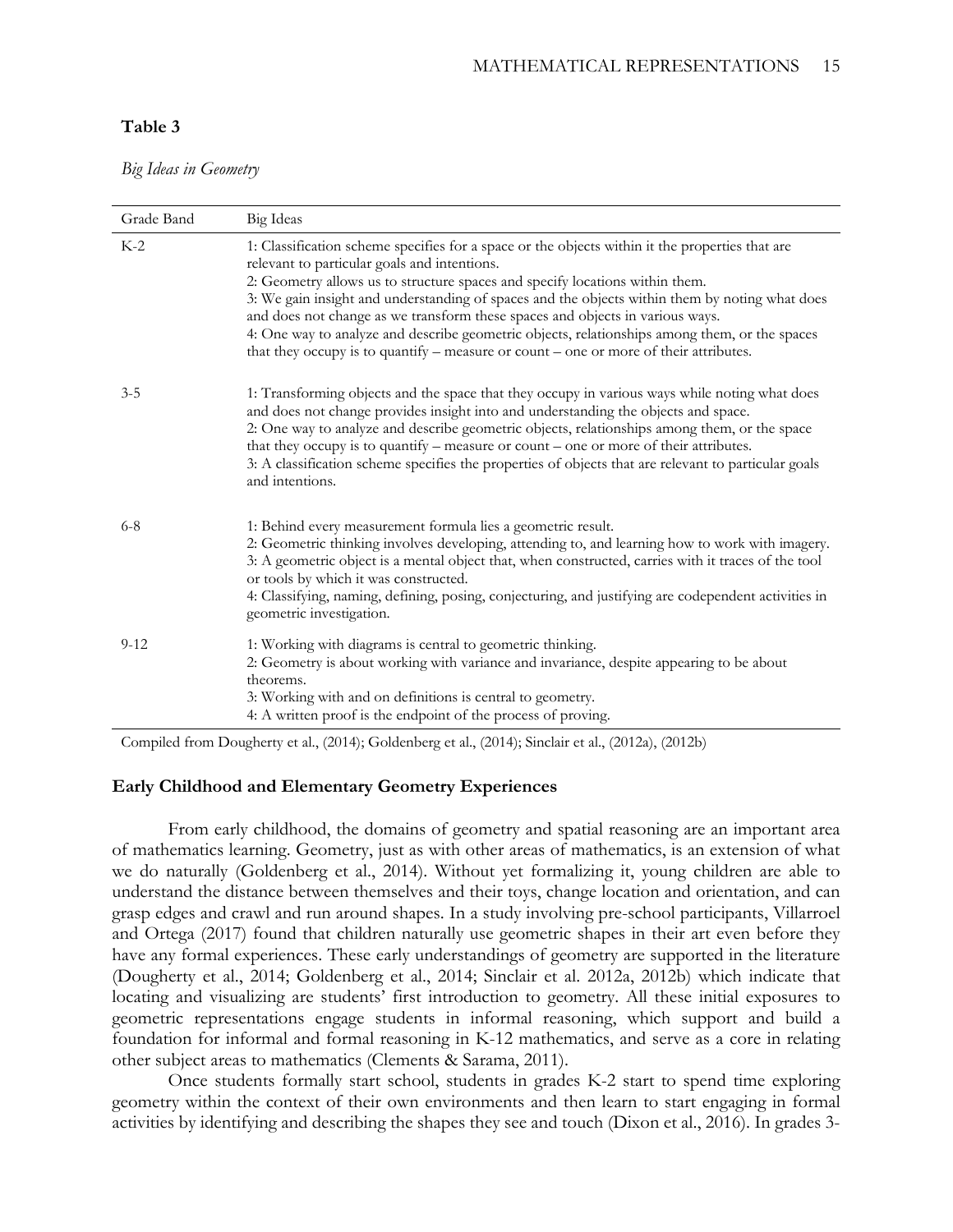5, students build a foundation of geometric ideas such as dividing shapes into equal pieces which connects to ideas even in high school, such as to trigonometric ratios such as sine, cosine, and tangent (Dixon et al., 2016). By initially forming connections between the visual, physical, and contextual representations, students are then able to develop formal language to describe the shapes. This progression of geometric understanding that students develop at the K-5 level is important to students' overall mathematical learning.

A study by Cai and Lester (2005) in U.S. and Chinese elementary schools found that the types of representations that students use heavily relies on the representations used by their teachers, thereby emphasizing the importance of using multiple mathematical representations during instruction. During a task implementation, Bay-Williams and Fletcher (2017) established that modifying the hundred charts to create an alternative bottom up representation better aligned the concrete and physical manipulatives with the language connected to children's geometrical thinking. Such representations allow for connections to representations that students are exposed to at the K-2 level and beyond, such as physically stacking objects, counting using number lines, and extending to graphing on a coordinate axis. The use of such representations is also supported by Huinker and Bill (2017) who suggest that in these grade levels, visual and physical representations are particularly important as students continue to develop their algebraic reasoning and spatial thinking.

Yu et al. (2009) discuss the idea of prototype and categorical thinking by describing an experiment where students are given visuals of three different rectangles, a vertical, long, and narrow one; a horizontal stout one, and a square. When asked to pick a rectangle, most students pick the horizontal one, as that is the one typically shown in geometry textbooks. This is also seen with students' understanding of other shapes, where a change in orientation often causes much confusion. Children develop their spatial reasoning through both play and focused mathematics instruction, and children's spatial skills strongly correlate to and predict future mathematics performance. As such, this is "an area that that demands greater attention in early childhood and elementary mathematics" (NCTM, 2020a, p. 117). These early experiences of translating between and within these representations are important for students' later understandings of geometric ideas taught at the secondary level which will now be discussed.

## **Middle and Secondary Geometry Experiences**

A central goal of grade 6-8 geometry is to support students in developing a way to talk about properties of shapes, which is consistent with van Hiele's level 3 (Smith et al., 2017). Middle school geometry focuses on examining angles, transformations, congruency and similarity, and the Pythagorean theorem (as described in Nolan et al., 2016). As students transition from elementary to middle school, visual and physical representations should not fade away, but rather need to be developed alongside symbolic representations (Tripathi, 2008). The visual context of a geometry problem plays an integral role in the discovery of number patterns and algebraic expressions, and through the pattern recognition and counting skills developed at the elementary level, and the use of concrete manipulatives, students in middle school can move towards discovering basic geometric formulas (Beigie, 2011). While a focus of middle school geometry instruction is developing formulas, such as those for surface area and volume, these algebraic manipulations naturally lend themselves to connecting the concrete three-dimensional representation. It is important for students to cultivate this conceptual understanding so they can leverage these connections between and within representations and move beyond memorization and rote application (NCTM, 2020b).

High school geometry is often the first opportunity for a formal exploration of inductive and deductive reasoning and proofs. Additionally, high school geometry focuses on making sense of space and visualization as with using transformations, and determining relationships among measurements such as length, area, and volume. The four primary focuses of high school geometry include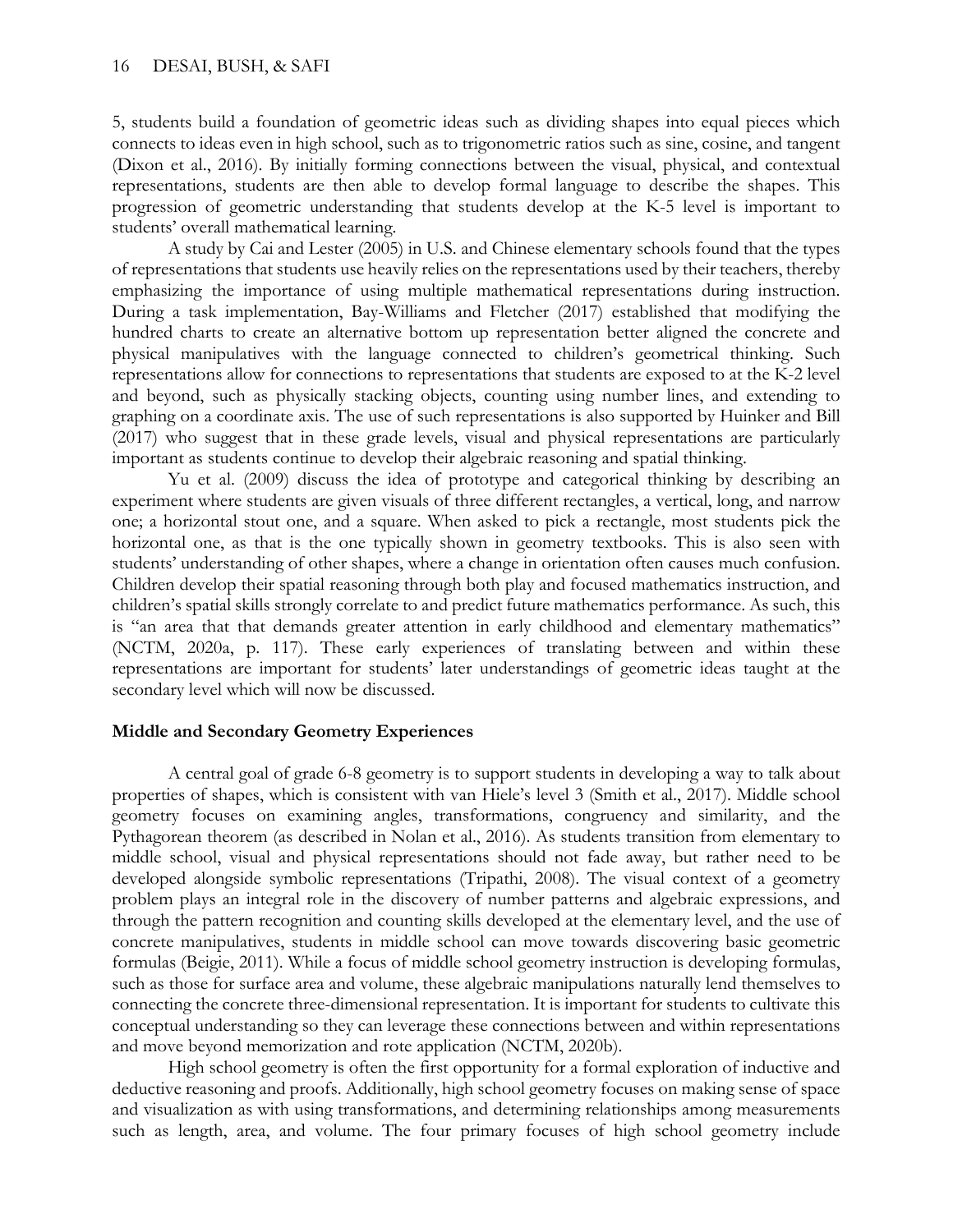measurement; transformations; geometric arguments, reasoning, and proof; and solving applied problems and modeling in geometry (NCTM, 2018). "Geometry provides a bridge between many topics in mathematics. It connects functions to their representations, proportions to similar triangles, and triangles to trigonometry" (Nolan et al., 2016, p. 57). Even with these explicit algebraic connections, teachers need to make intentional efforts to connect the symbolic and algebraic to the physical and visual representations that are often brought forward through integrating geometric connections. For example, tasks that allow students to visualize two-and three-dimensional shapes and solids in multiple ways can support conceptual understanding of geometric concepts such as area, surface area, and volume (Ben-Haim et al., 1985; Ferrer et al., 2001) and can enable students to develop further and deeper meaning for these constructs (Smith et al., 2017). Safi and Desai (2017) suggest that teachers can use two- and three-dimensional manipulatives to emphasize connections between algebraic instances—such as multiplying polynomials—with the geometric representations related to the area accounted for through the product of algebraic expressions. Geometric and algebraic understandings and representations reinforce each other, and for students to gain a rich perspective, it is necessary to expose students to both.

In recent years, teachers and students have potentially greater access to new forms of dynamic representations, including open source and freely available dynamic geometry software, virtual manipulatives, and other apps that enable them to manipulate visualizations which was once not possible with the static paper-pencil methods (Hollebrands & Dove, 2011; Jackiw, 2001). As described by Battista's (2009) framework, briefly described in Table 1, such representations allow students to connect conceptual knowledge to dynamic pictorial representations, thereby providing rich opportunities for understanding and connecting geometric representations. Hollebrands (2003) recommends that teachers use dynamic geometry software to support students in gaining deeper understanding of transformational geometry concepts and the connections between transformations and functions. Dynamic software applications introduce students to mathematics that would have otherwise been out of reach and help students transfer metal images of concepts to visual interactive representations that can lead to more robust understanding (Dick & Hollebrands, 2011). Much of secondary mathematics focuses on formal and rigorous mathematical reasoning, and oftentimes there is a greater emphasis on algebraic or symbolic manipulation and logical deductions (Battista, 2017). While this emphasis is indeed necessary, it is equally important for students to be given experiences with other forms of representations (both static and dynamic) to build their initial conceptions of the topic. Such explorations allow for connecting multiple mathematical representations while providing affordances from each representation that can be leveraged in future mathematical explorations.

#### **Concluding Remarks**

This literature review synthesizes, organizes, and elaborates on existing literature relating to the teaching and learning of geometry at the PK-12 level in the U.S. and the role that mathematical representations can play in enriching the geometry experience for our students. Through this synthesis, it is evident that representations play a crucial role in the teaching and learning of geometry. By providing students access to opportunities to explore multiple mathematical representations, they are no longer limited by the strengths and weaknesses of one particular representation (Elia et al., 2007), and they are able to deepen their mathematical understanding while engaging in meaningful mathematical discourse (Lesh et al., 1987; NCTM, 2014). Yet, as NCTM (2020b) discusses, at the early childhood and elementary level "Geometry instruction, typically, does not move beyond shape names or definitions, only engaging in low-level thinking" (p. 119). As evidenced within the geometry curriculum, this is similar at the secondary level where algebraic and symbolic representations are greatly overemphasized (Knuth, 2000). As a result, students often experience a disconnect in transferring between and with representations because some representations, especially symbolic and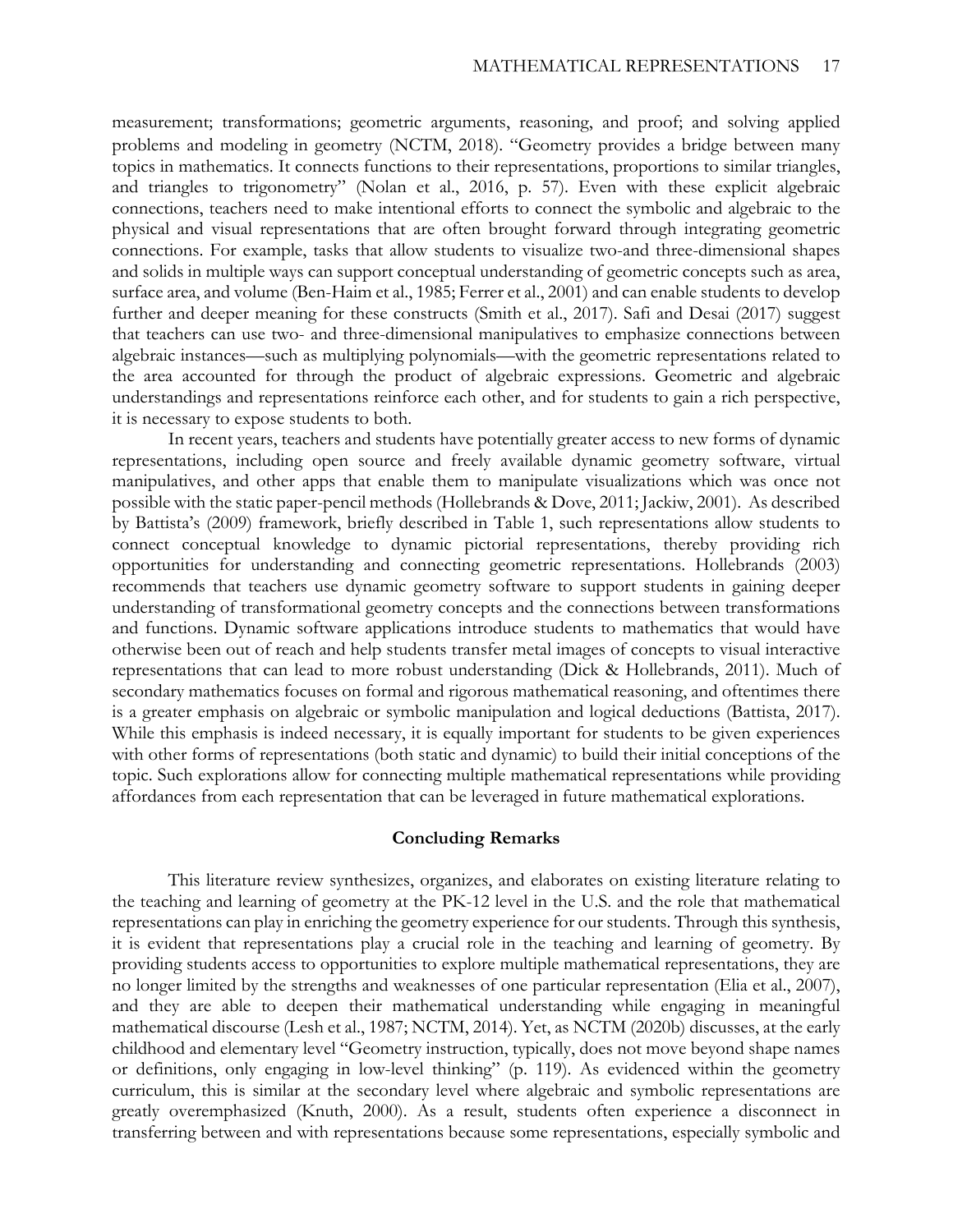visual, are included as end products rather than as starting points in reasoning and problem solving. "Children enter this world as emergent mathematicians, naturally curious, and trying to make sense of their mathematical environment" (NCTM, 2020a, p. 17). For our students to continue to see themselves as capable learners and doers of mathematics and experience the wonder, joy, and beauty of doing mathematics, it is important that PK-12 instruction provides them opportunities to see connections between mathematics and their daily lives (NCTM 2018, 2020a, 2020b).

Giving students such opportunities to engage in tasks that allow the use of multiple mathematical representations empowers teachers to create more equitable tasks as they afford a wider range of access to mathematical ideas (Boston et al., 2017). However, the use of multiple mathematical representations is often placed into the curriculum as an afterthought to help students who may be struggling to firmly understand the content. Van de Walle, Karp, and Bay-Williams (2019) describe understanding as existing along a continuum from instrumental to relational understanding, terms that were first introduced by Richard Skemp in 1976. While students may perform well academically in the moment, as teachers it is important to think *about* and *through* whether students are just remembering or whether they are thinking about the mathematics. Clements (2003) supports the idea that all students need to play with concrete objects and see visual representations before they are able to understand abstract topics. Students get little meaningful mathematics out of the traditional proofbased approach that is often used in the high school geometry curriculum. Some students may be able to remember and give an output in the given amount of time, but "if we look at the mathematics in the world and the mathematics used by mathematicians, we see a creative, visual, connected and living subject" (Boaler, 2016, p. 31). Geometry naturally lends itself to noticing and wondering about the world around us and provides an ideal platform to make these representational connections a reality. Consistent PK-12 geometrical learning experiences through high quality tasks rightfully affords students intentional opportunities to translate between and within multiple mathematical representations, empowering students to experience this wonder, joy, and beauty in mathematics (NCTM 2018, 2020a, 2020b). In this manner, students' experiences can be fueled by discovering connections between and within mathematical representations, while linking mathematical domains enriched by the wonders of geometry in our lives, communities, and cultures.

## *The authors received no financial support for the research, authorship, and/or publication of this manuscript.*

**Siddhi Desai** [\(siddhi.desai@knights.ucf.edu\)](mailto:siddhi.desai@knights.ucf.edu) is a doctoral student at the University of Central Florida. Her research focuses on studying the integration of mathematics, art, history, and modeling to engage students in rich mathematical experiences. She also researches the role of historical perspectives in understanding the evolution of the field of mathematics education.

**Sarah B. Bush** [\(sarah.bush@ucf.edu\)](mailto:sarah.bush@ucf.edu) is a Professor of K-12 STEM Education and the program coordinator of the mathematics education PhD track at the University of Central Florida in Orlando, FL, USA. Dr. Bush's scholarship and research focuses on deepening student and teacher understanding of mathematics through transdisciplinary STE(A)M problem-based inquiry and mathematics, science, and STE(A)M education professional development effectiveness. Dr. Bush is a member of the National Council of Teachers of Mathematics (NCTM) Board of Directors and served as the task force chair and lead writer of NCTM's Catalyzing Change in Middle School Mathematics: Initiating Critical Conversations.

Fashid Safi [\(farshid.safi@ucf.edu\)](mailto:farshid.safi@ucf.edu) is an Associate Professor of K-12 Mathematics Education at the School of Teacher Education in the College of Community Innovation & Education at the University of Central Florida. Dr. Safi's research focuses on developing teachers' conceptual understanding of mathematics through an emphasis on connections and coherence while engaging and empowering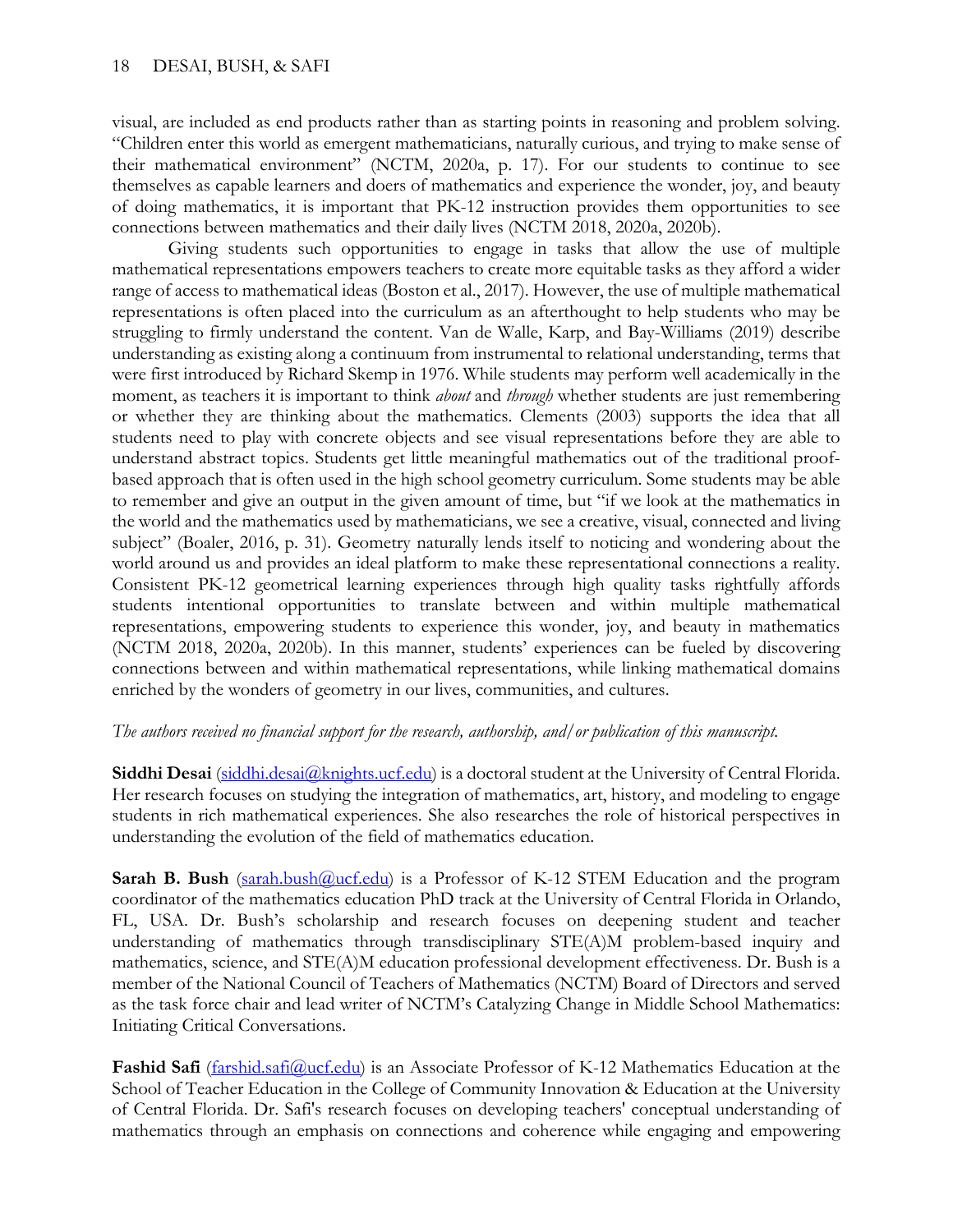students and teachers through equitable mathematical experiences. Dr. Safi is a member of the Association of Mathematics Teacher Educators (AMTE) Board of Directors.

#### **References**

- Achieve the Core (n.d.). Coherence Map. Retrieved from [https://achievethecore.org/coherence](https://achievethecore.org/coherence-map/)[map/.](https://achievethecore.org/coherence-map/)
- Battista, M. T., & Clements, D. H. (1996). Students' understanding of three-dimensional rectangular arrays of cubes. *Journal for Research in Mathematics Education, 27*(3)*,* 258-292.
- Battista, M. T. (2007). The development of geometric and spatial thinking. In F. K. Lester (Ed.), *Second Handbook of Research on Mathematics Teaching and Learning* (pp. 843-908). Information Age.
- Battista, M. T. (2009). Highlights of research on learning school geometry. In T.V. Craine & R. Rubenstein (Eds.), *Understanding Geometry for a Changing World* (pp. 91-108). NCTM.
- Battista, M. T. (2017). Mathematical reasoning and sense making in grades 6-8. In M. T. Battista, K. Cramer, A. Stephens, E. Knuth, M. L. Raith, & J. M. Watson (Eds.), *Reasoning and Sense Making in the Mathematics Classroom: Grades 6-8* (pp. 1-23). NCTM.
- Bay-Williams, J. M., & Fletcher, G. (2017). A bottom-up hundred chart. *Teaching Children Mathematics, 24*(3), e1-e6.
- Beigie, D. (2011). The leap from patterns to formulas. *Mathematics Teaching in the Middle School, 16*(6), 328-335.
- Ben-Haim, D., Lappan, G., & Houang, R. T. (1985). Visualizing rectangular solids made of small cubes: Analyzing and effecting students' performance. *Educational Studies in Mathematics, 16*(4), 389-409.
- Boaler, J. (2016). *Mathematical mindsets: Unleashing students' potential through creative math, inspiring messages and innovative teaching*. Jossey-Bass.
- Bossé, M. & Adu-Gyamfi, K. (2011). Stop teaching and let students learn geometry. *Mathematics Teacher, 105*(4)*,* 293-297.
- Boston, M. Dillon, F., Smith, M. S., & Miller, S. (Eds.). (2017). *Taking action: Implementing effective teaching practices – Grades 9-12.* NCTM.
- Burger, W. F., & Shaughnessy, J. M. (1986). Characterizing the van Hiele levels of development in geometry. *Journal for Research in Mathematics Education, 17*(1)*,* 31-48.
- Cai, J., & Lester, F. K. (2005). Solution representations and pedagogical representations in Chinese and U.S. classrooms. *Journal of Mathematical Behavior, 24*(3-4), 221-237.
- Clements, D. H. (1999). "Concrete" manipulatives, concrete ideas. *Contemporary Issues in Early Childhood*, *1*(1), 45-60.
- Clements, D. H. (2003). Learning and teaching geometry, K-12. In G. W. Martin, D. Schifter & J. Kilpatrick (Eds.), *A research companion to principles and standards for school mathematics* (pp. 151- 178). NCTM.
- Clements, D. H., & Battista, M. T. (1992). Geometry and spatial reasoning. In D. A. Grouws (Ed.), *Handbook of research on mathematics teaching and learning: A project of the National Council of Teachers of Mathematics* (p. 420–464). Macmillan Publishing Co, Inc.
- Clements, D. H., & Sarama, J. (2004). Learning trajectories in mathematics education. *Mathematical thinking and learning*, *6*(2), 81-89.
- Clements, D.H., & Sarama, J. (2011). Early childhood teacher education: The case of geometry. *Journal of Mathematics Teacher Education, 14*(2), 133-148.
- Dick, T. P., & Hollebrands, K. F. (2011). *Focus in high school mathematics: Technology to support reasoning and sense making.* NCTM.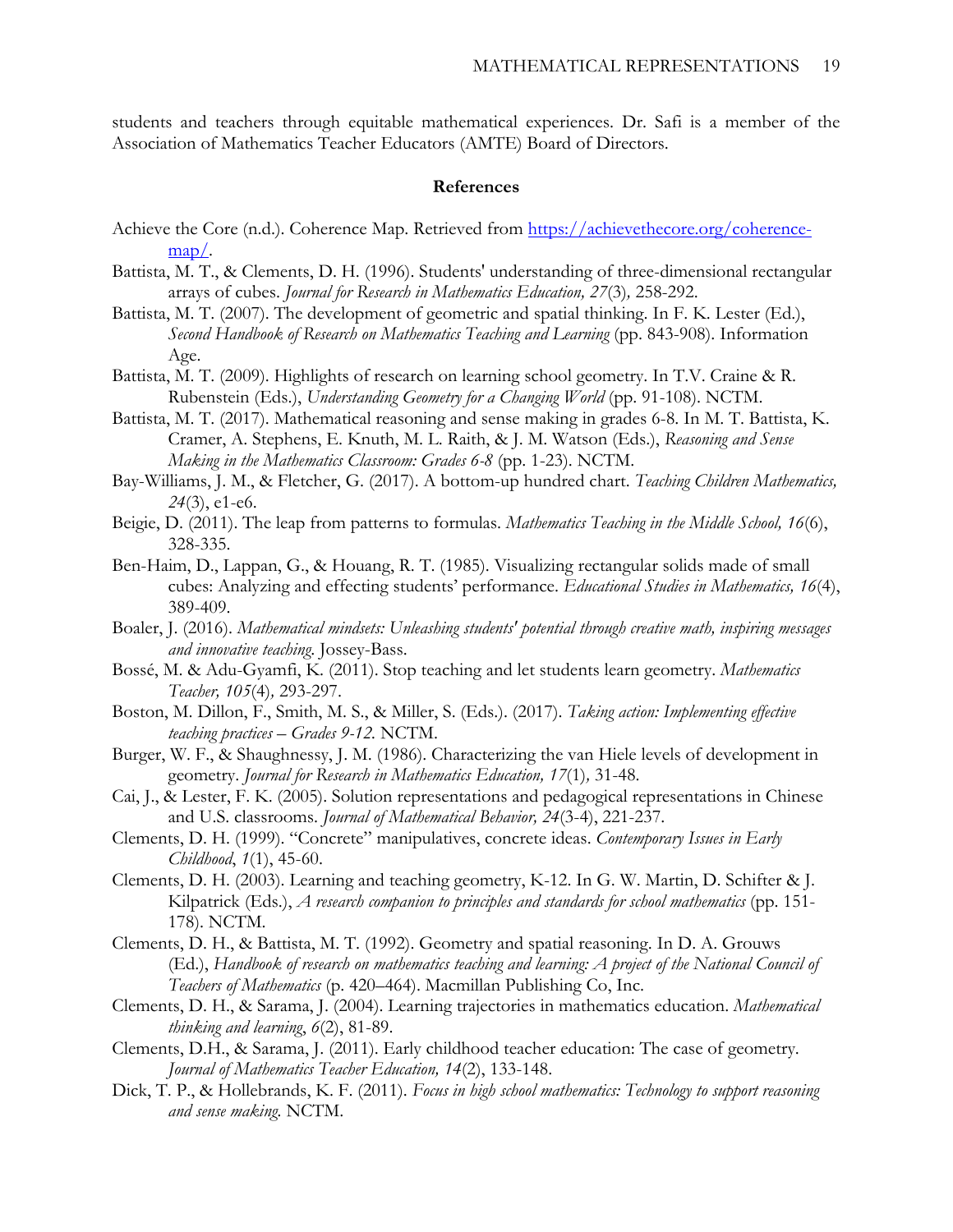- Dixon, J. K., Nolan, E. C., Lott Adams, T., Brooks, L., & Howse, T. (2016). *Making sense of mathematics for teaching: Grades K-2*. Solution Tree Press.
- Dixon, J. K., Nolan, E. C., Lott Adams, T., Tobias, J. M., & Barmoha, G. (2016). *Making sense of mathematics for teaching: Grades 3-5*. Solution Tree Press.
- Dougherty, B. J., Zbiek, R. M., Lehrer, R., & Slovin, H. (Eds.). (2014). *Developing essential understanding of geometry and measurement for teaching mathematics in grades 3-5.* NCTM.
- Driscoll, M. (2007). *Fostering geometric thinking: A guide for teachers, grades 5-10*. Heinemann.
- Duval, R. (1998). Geometry from a cognitive point a view. In C. Mammana & V. Villani (Eds*.), Perspectives on the teaching of geometry for the 21st century (pp. 37-52).* Kluwer Academic Publishers, Dordrecht.
- Duval, R. (2002). A cognitive analysis of problems of comprehension in a learning of mathematics. *Educational Studies in Mathematics, 61*(1-2), 103-131.
- Elia, I., Gagatsis, A., & Demetriou, A. (2007). The effects of different modes of representation on the solution of one-step additive problems. *Learning and Instruction, 17*(6), 658-672.
- Ferrer, B. B., Hunter, B., Irwin, K. C., & Sheldon, M. J. (2001). By the unit or square unit? *Mathematics Teaching in the Middle School, 7*(3), 132.
- Fischbein, E. (1993). The theory of figural concepts. *Educational Studies in Mathematics*, *24*, 139-162.
- Fuys, D., Geddes, D., & Tischler, R. (1988). The van Hiele model of thinking in geometry among adolescents. *Journal for Research in Mathematics Education*, Monograph 3.
- Goldenberg, E. P., Clements, D. H., Dougherty, B. J., & Zbiek, R. M. (Eds.). (2014). *Developing essential understanding of geometry and measurement for teaching mathematics in grades K-2.* NCTM.
- Goldin, G. A. (2014). Mathematical representations. In S. Lerman (Ed.), *Encyclopedia of mathematics education* (pp. 409-413). Springer.
- Gonzáles, G., & Herbst, P. (2006). Competing arguments for the geometry curse: Why were American high school students supported to study geometry in the twentieth century? *International Journal for the History of Mathematics Education, 1*(1), 7–33.
- Gómez-Chacón, I.M. & Kuzniak, A. (2015). Spaces for geometric work: Figural, instrumental, and discursive genesis of reasoning in a technological environment. *International Journal of Science and Mathematics Education, 13*(1), 201-226.
- Hollebrands, K. (2003). High school students' understanding of geometric transformation in the context of a technological environment. *The Journal of Mathematical Behavior, 22*(1), 55-72.
- Hollebrands, K. F., & Dove, A. (2011). Technology as a tool for greeting and reasoning about geometry tasks. In T. P. Dick, & K. F. Hollebrands (Eds.), *Focus in high school mathematics: Technology to support reasoning and sense making*. (pp. 33-52). NCTM.
- Houdement, C., & Kuzniak, A. (2003). Elementary geometry split into different geometrical paradigms. *Proceedings of CERME 3.* Italy: Bellaria.
- Huinker, D. (2015). Representational Competence: A renewed focus for classroom practice in mathematics. *Wisconsin Teacher of Mathematics*. 4-8.
- Huinker, D., & Bill, V. (2017). *Taking action: Implementing Effective Teaching Practices K-Grades 5.* NCTM.
- Jackiw, N. (2001). *The geometer's sketchpad*. Key Curriculum Press.
- Joint Commission of the MAA and the NCTM. (1940). *The place of mathematics in secondary education: Fifteenth yearbook of the NCTM*. Bureau of Publications, Teachers College, Columbia University.
- Jones, K. (1998). Theoretical frameworks for the learning of geometrical reasoning, *Proceedings of the British Society for Research into Learning Mathematics*, *18*(1&2), 29-34.
- Jones, K. (2000). Critical Issues in the Design of the Geometry Curriculum. In Bill Barton (Ed), *Readings in mathematics education*. (pp. 75-90). University of Auckland.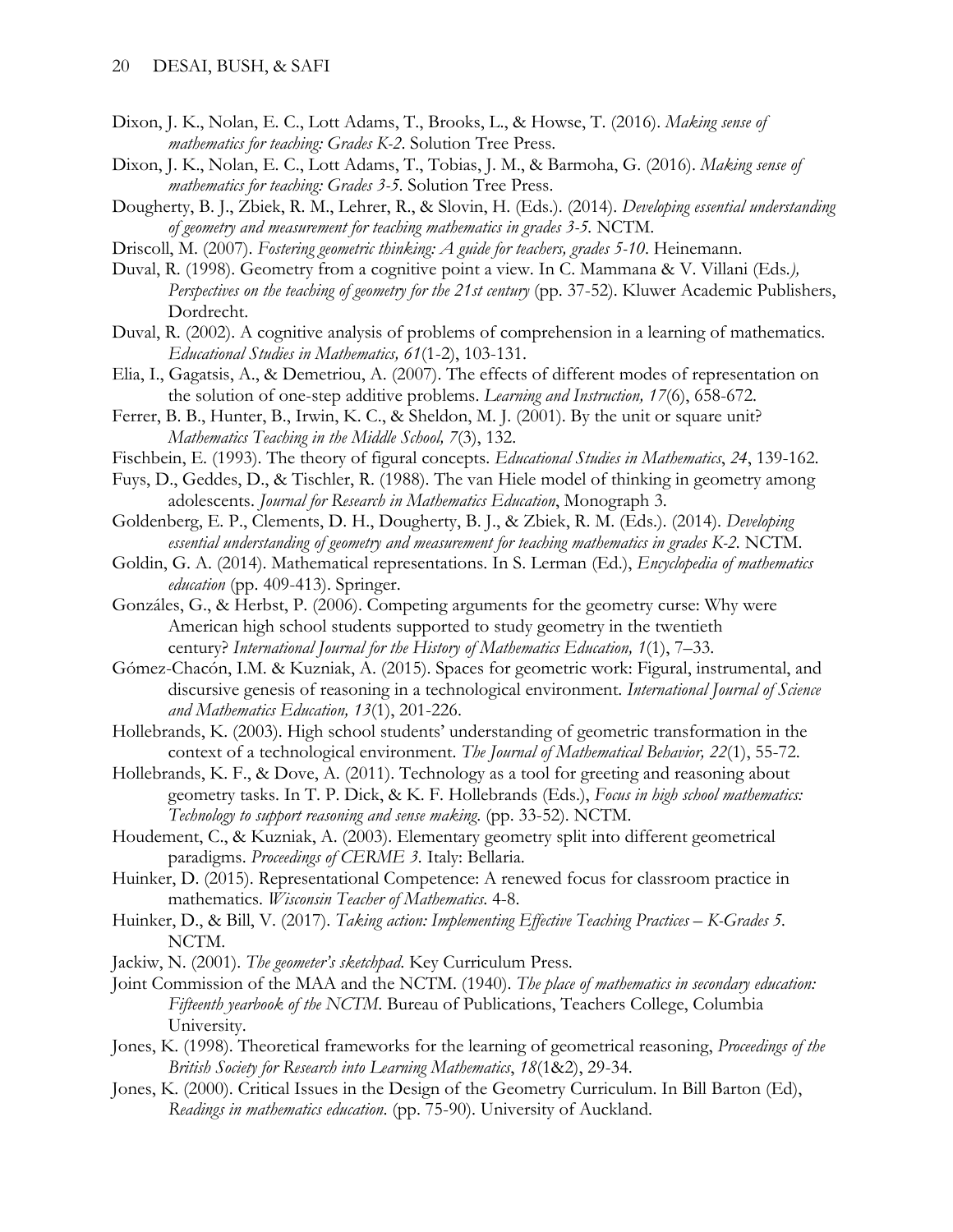- Knuth, E. (2000). Understanding connections between equations and graphs. *Mathematics Teacher, 93*(1), 48-53.
- Kuzniak, A. (2015). Understanding the nature of the geometric work through its development and its transformation. In S. Cho (Ed.), *Selected regular lectures from the 12th international congress on mathematical education* (pp. 1-15). Springer.
- Lesh, R., Post, T., & Behr, M. (1987). Representations and translations among representations in mathematics learning and problem solving. In C. Janvier (Ed.), *Problems of representations in the teaching and learning of mathematics* (pp. 33–40). Lawrence Erlbaum.
- Mullis, I. V. S., Martin, M. O., Foy, P., Kelly, D. L., & Fishbein, B. (2020). *TIMSS 2019 International Results in Mathematics and Science.* TIMSS & PIRLS International Study Center. <https://timssandpirls.bc.edu/timss2019/international-results/>
- National Council of Teachers of Mathematics (2000). *Principles and standards for school mathematics.* NCTM.
- National Council of Teachers of Mathematics (2001). *The roles of representation in school mathematics: 2001 yearbook of the National Council of Teachers of Mathematics*. NCTM.
- National Council of Teachers of Mathematics (2014). *Principles to action: Ensuring mathematical success for all*. NCTM.
- National Council of Teachers of Mathematics (2018). *Catalyzing change in high school mathematics: Initiating critical conversations*. NCTM.
- National Council of Teachers of Mathematics (2020a). *Catalyzing change in early childhood and elementary mathematics: Initiating critical conversations*. NCTM.
- National Council of Teachers of Mathematics (2020b). *Catalyzing change in middle school mathematics: Initiating critical conversations*. NCTM.
- National Governors Association Center for Best Practices, Council of Chief State School. (2010). *Common core state standards mathematics.* Washington D.C.: National Governors Association Center for Best Practices, Council of Chief State School Officers.
- Nolan, E. C., Dixon, J. K., Roy, G. J., & Andreasen, J. B. (2016). *Making sense of mathematics for teaching: Grades 6-8*. Solution Tree Press.
- Nolan, E. C., Dixon, J. K., Safi, F., & Haciomeroglu, E. S. (2016). *Making sense of mathematics for teaching: High School*. Solution Tree Press.
- Organisation for Economic Co-operation and Development (2018)*. PISA 2021 mathematics framework (draft).* [https://pisa2021-maths.oecd.org/#Mathematical-Reasoning.](https://pisa2021-maths.oecd.org/#Mathematical-Reasoning)
- Safi, F., & Desai, S. (2017). Promoting mathematical connections using three-dimensional manipulatives. *Mathematics Teaching in the Middle School*, *22*(8), 488-492.
- Senk, S. L. (1989). Van Hiele levels and achievement in writing geometry proofs. *Journal for Research in Mathematics Education*, *20*(3), 309-321.
- Sinclair, N. (2008). *The history of the geometry curriculum in the United States.* IAP—Information Age Publishing Inc.
- Sinclair, N., & Bruce, C. (2015). New opportunities in geometry education at the primary school. *ZDM Mathematics Education*, *51*(3), 319–329.
- Sinclair, N., Pimm, D., Skelin, M., & Zbiek, R. M. (Eds.). (2012a). *Developing essential understanding of geometry for teaching mathematics in grades 6-8.* NCTM.
- Sinclair, N., Pimm, D., Skelin, M., & Zbiek, R. M. (Eds.). (2012b). *Developing essential understanding of geometry for teaching mathematics in grades 9-12.* NCTM.
- Skemp, R. R. (1976). Relational understanding and instrumental understanding. *Mathematics Teaching*, *77*, 20-26.
- Smith, M. S., Steele, M. D., & Raith, M. L. (Eds.). (2017). *Taking action: Implementing Effective Teaching Practices – Grades 6-8.* NCTM.